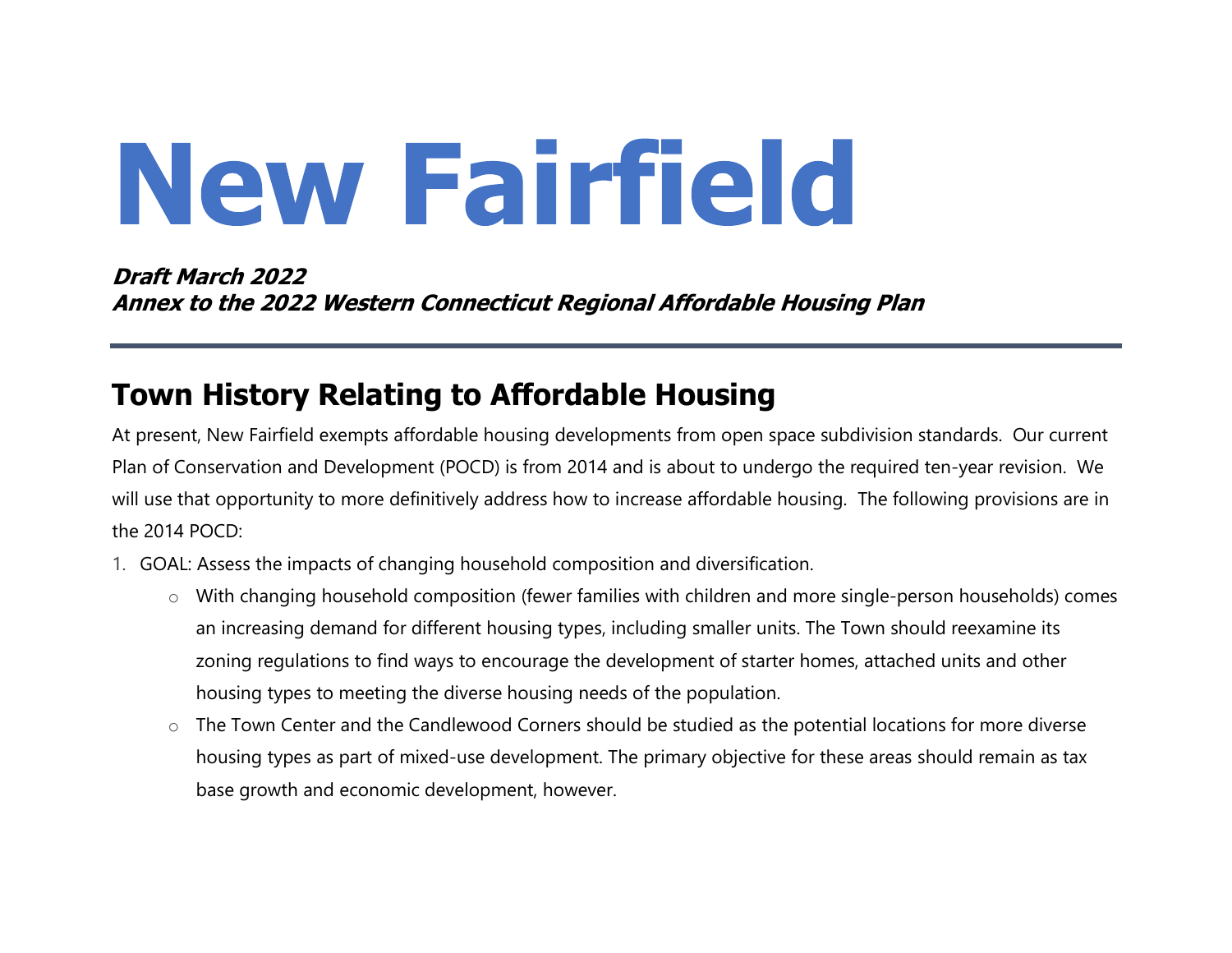- STATUS: New Fairfield zoning regulations are out of date. We have recently accumulated the funding to begin the process of updating them next Fiscal Year, including provisions related affordable housing. It should be noted that there is not much undeveloped property in the Center of Town or Candlewood Corners for dedicated affordable housing.
- 2. GOAL: Ensure that a variety of housing types be available to reflect the needs and desires of all residents.
	- o The Town should ensure that both "affordable" and moderate-priced market rate housing are part of its multipronged approach to enhancing housing affordability.
	- o The Town should investigate developing a payment in lieu of affordable housing program, with collected funds being used to help finance and support affordable housing activities
	- o The Town should pursue a variety of funding sources at both the state and federal levels to develop affordable housing or to leverage additional public, non-profit and private sector funds to complete the financing for affordable housing developments.
	- o The Town should explore the potential of developing a limited equity housing program in conjunction with a local non-profit organization.
	- o The Town should inform property owners of the option to deed-restrict their accessory apartments as affordable housing units so that they are counted in the State's affordable housing list.
	- STATUS: We have not made significant progress on these goals, largely because of lack of staffing to focus on them. We understand some of the above are no longer applicable.

We are focused on addressing the affordable housing issue and making up for lost time. The Board of Selectmen recently established the Housing Opportunities Committee reflecting the diversity of interests of New Fairfield residents and named seven community leaders to the Committee. The mandate for the Committee includes the following: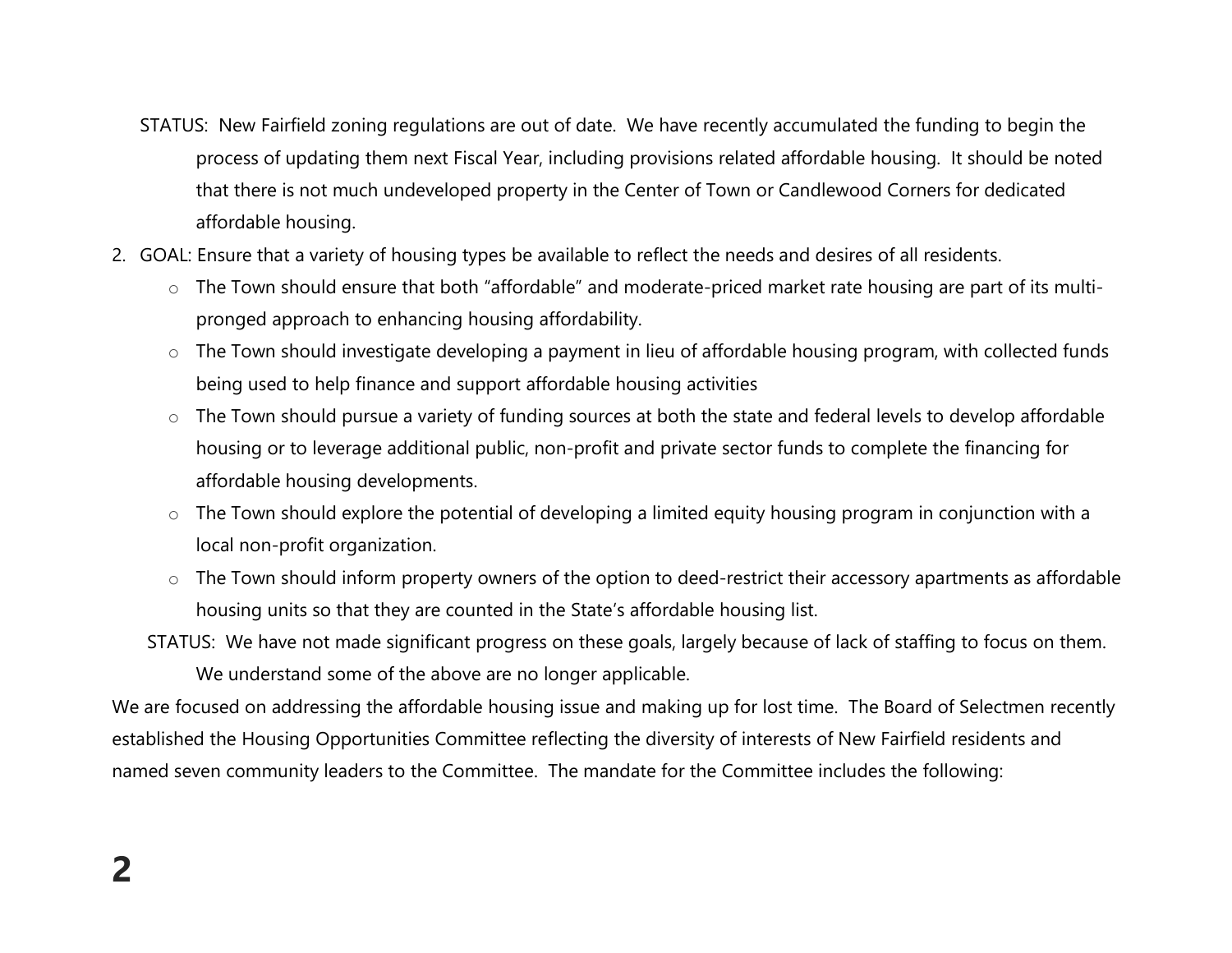- Review the health of the current housing stock in New Fairfield in relation to the needs of New Fairfield residents and draft a plan that explores how to create housing stock that reflects affordability and other needs of its residents.
- Initiate and execute a process to engage the community to be proactive on housing opportunities, including, but not limited to:
	- o Holding public forums concerning housing in New Fairfield to communicate and solicit information and suggestions on affordable housing opportunities,
	- o Making available information on the need for such housing and possible approaches.
- Produce an annual report, starting one year from establishment of the Committee, addressed to the Planning Commission, the Zoning Commission, and the Board of Selectmen. The report will provide recommendations for concrete steps the Town can take to encourage the development of a broader range of housing opportunities that fit the needs of residents. The Committee may also make interim recommendations as required. The recommendations shall address recommended changes to town ordinances and steps that can be taken working with faith organizations, housing trusts, local developers, lending institutions, and others to increase the availability of affordable housing.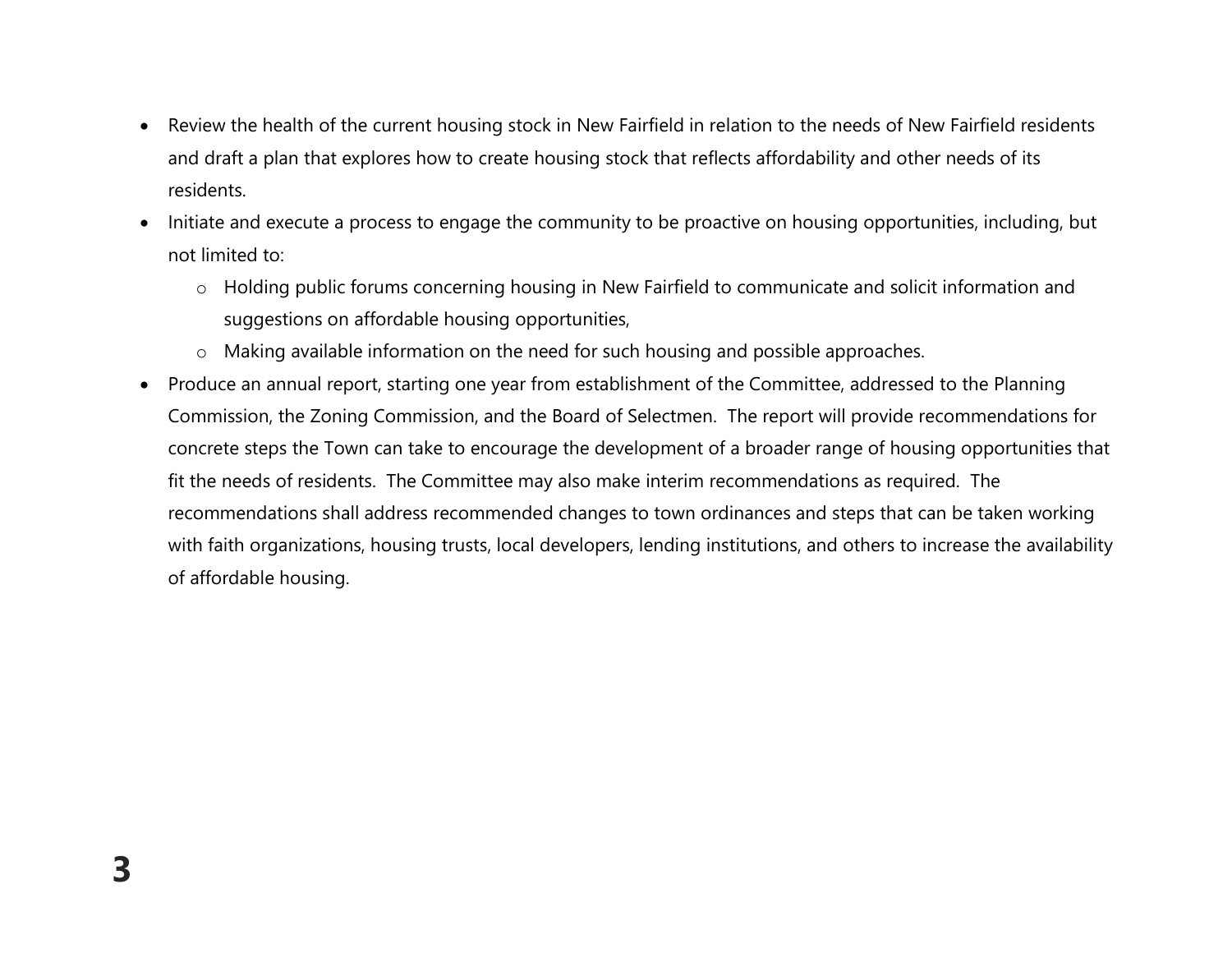## Community Values Statement

The Town of New Fairfield has a beautiful exurban environment with predominantly single-family housing on larger lots and relatively little commercial activity. New Fairfield has a strong commitment to the excellence of its schools and a strong sense of community. New Fairfield's location on Candlewood Lake and Ball Pond combined with other open spaces are one of its greatest assets. These resources provide recreational opportunities and serve conservation purposes.

While New Fairfield will remain a community of predominantly single-family homes on large lots, the Town recognizes the need to provide more variation in its housing stock. Diversifying New Fairfield's housing stock can potentially allow young people to live in the community where they grew up, allow seniors to downsize within their community, and provide housing opportunities for firemen, teachers, and others who serve or work in New Fairfield.

The Town envisions a vibrant center of town, allowing residents to meet more of their needs locally, while enhancing opportunities for community interaction. The public realm is intended to include well-designed parks and green spaces, a connected sidewalk network with links to the proposed multi-use trail alongside Margerie Reservoir. Future development will complement historic development patterns and structures, creating an attractive and cohesive environment that fosters inclusion and diversity.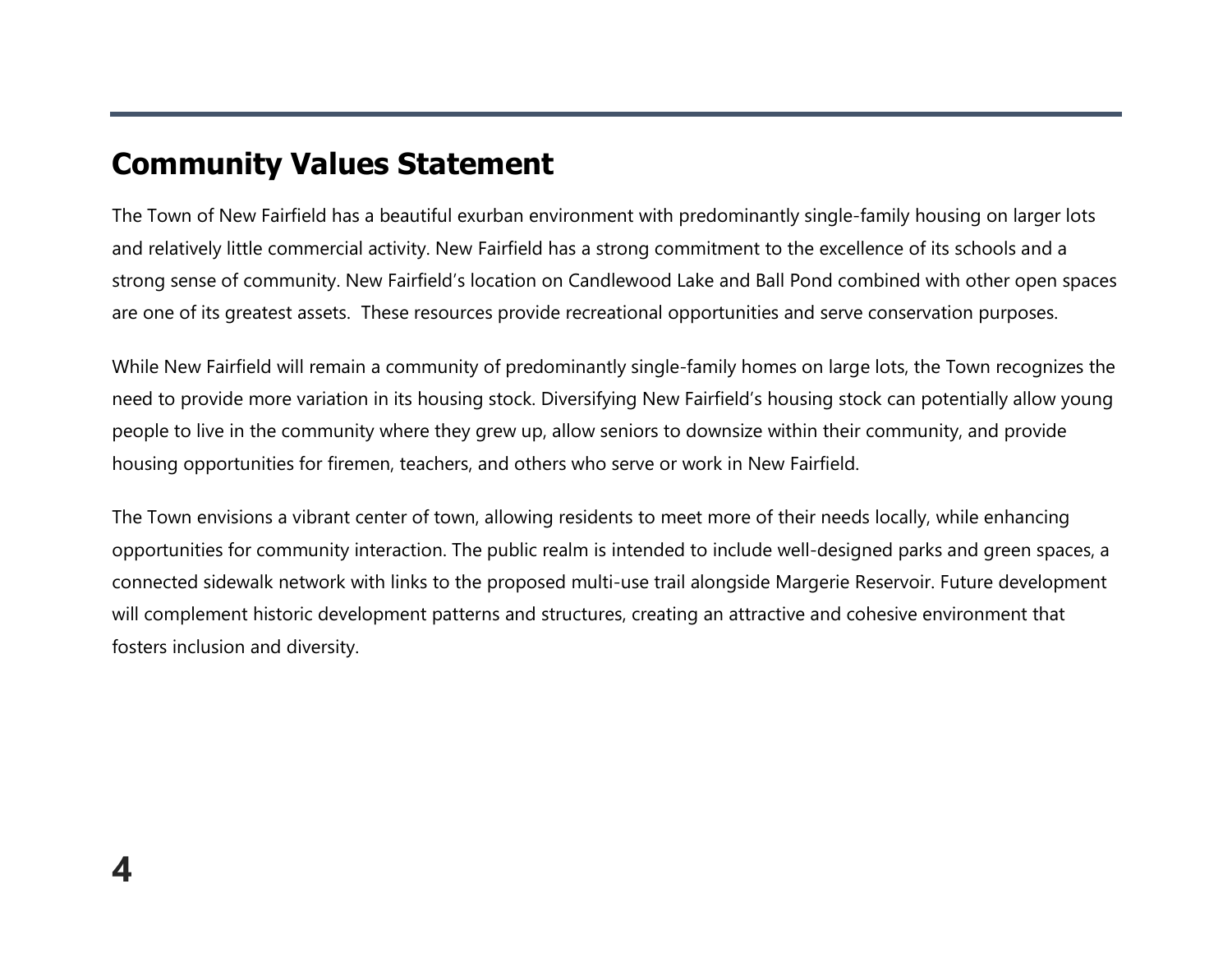## Housing Market Trends

#### Progress Towards 10% Affordable Housing (C.G.S. 8-30g):

There are 85 affordable housing units in New Fairfield as of 2020, with the vast majority qualifying for affordable housing using federal and state low-interest mortgage programs.

|             |                       | <b>TENANT</b>            |                  |                   |                 | <b>CENSUS</b>  |                   |
|-------------|-----------------------|--------------------------|------------------|-------------------|-----------------|----------------|-------------------|
|             | <b>GOVERNMENTALLY</b> | <b>RENTAL</b>            | <b>CHFA/USDA</b> | <b>DEED</b>       | <b>TOTAL</b>    | <b>HOUSING</b> | <b>PERCENT</b>    |
| <b>YEAR</b> | <b>ASSISTED UNITS</b> | <b>ASSISTANCE</b>        | <b>MORTGAGES</b> | <b>RESTRICTED</b> | <b>ASSISTED</b> | <b>UNITS</b>   | <b>AFFORDABLE</b> |
| 2002        |                       | $\overline{\phantom{a}}$ | 73               | 4                 | 80              | 5,148          | 1.55%             |
| 2005        | 0                     | $\overline{\phantom{0}}$ | 20               | 4                 | 24              | 5,148          | 0.47%             |
| 2010        | $\overline{0}$        | $\overline{\phantom{0}}$ | 23               | 13                | 36              | 5,148          | 0.70%             |
| 2015        | 0                     |                          | 38               | 13                | 52              | 5,593          | 0.93%             |
| 2020        | $\overline{0}$        |                          | 67               | 17                | 85              | 5,593          | 1.52%             |

CT DEPARTMENT OF HOUSING, AFFORDABLE HOUSING APPEALS LISTS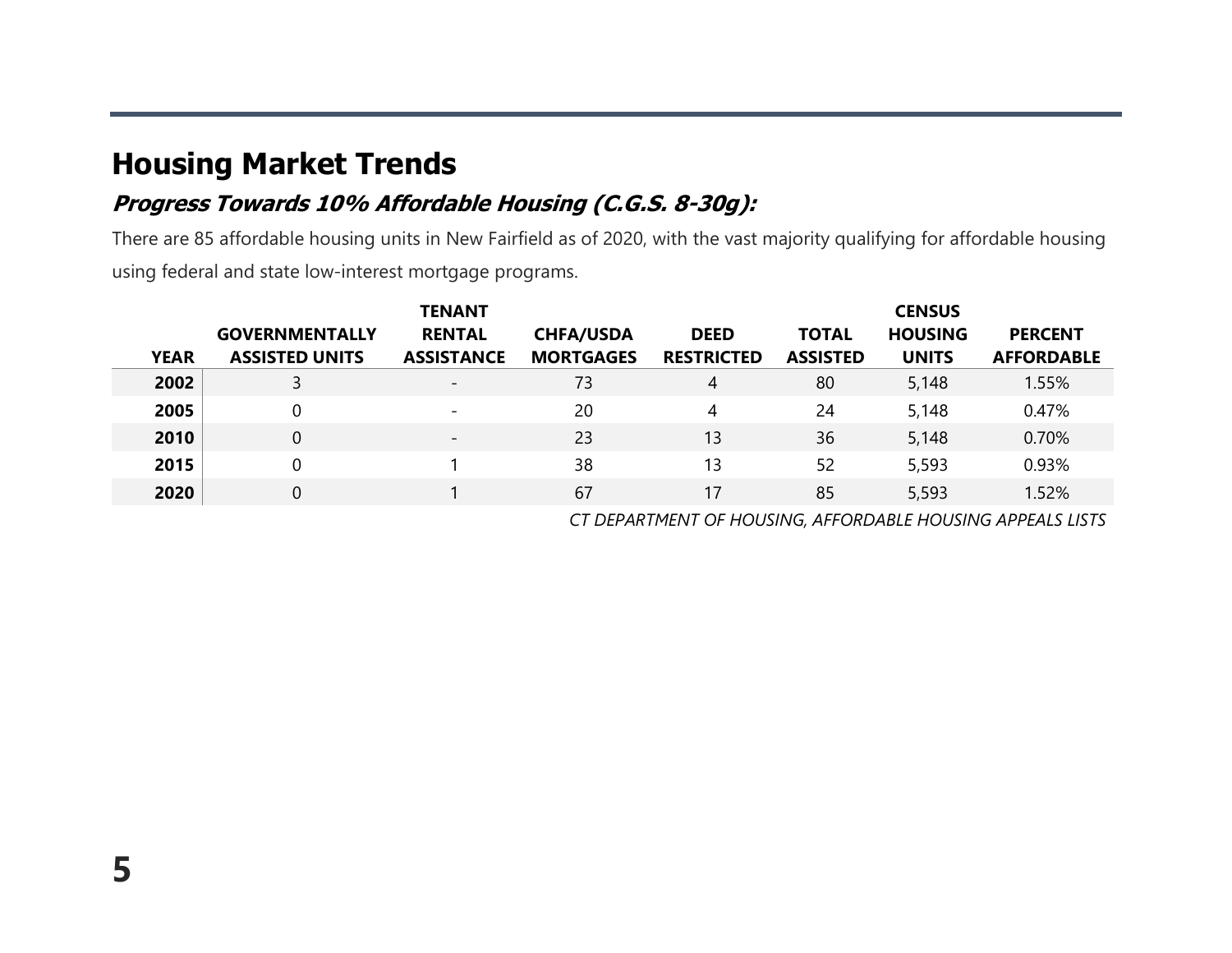

The overall number of housing units sharply increased in the late 1970s and 1980s, equating to 56 percent growth in the housing stock over the twenty-year period. Since the 1990s, housing construction slowed in New Fairfield, with only 808 units built in the last 30 years.

The median single family housing prices before the 2008 Great Recession were at a high of \$407,250. Afterwards, prices fell to \$342,500 and remained relatively constant until the 2020 COVID pandemic caused housing prices to surge to just beyond pre-recession process to \$465,000.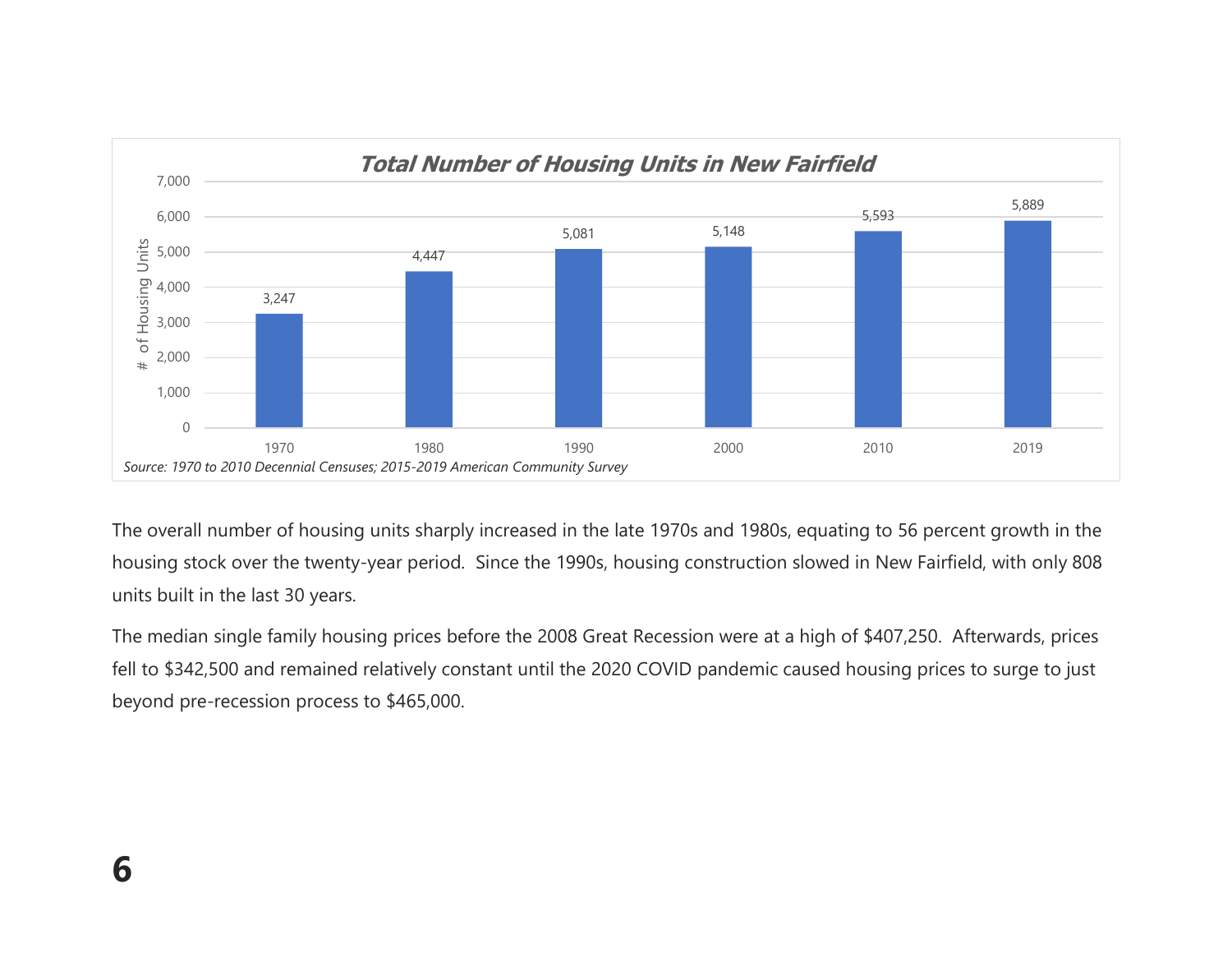



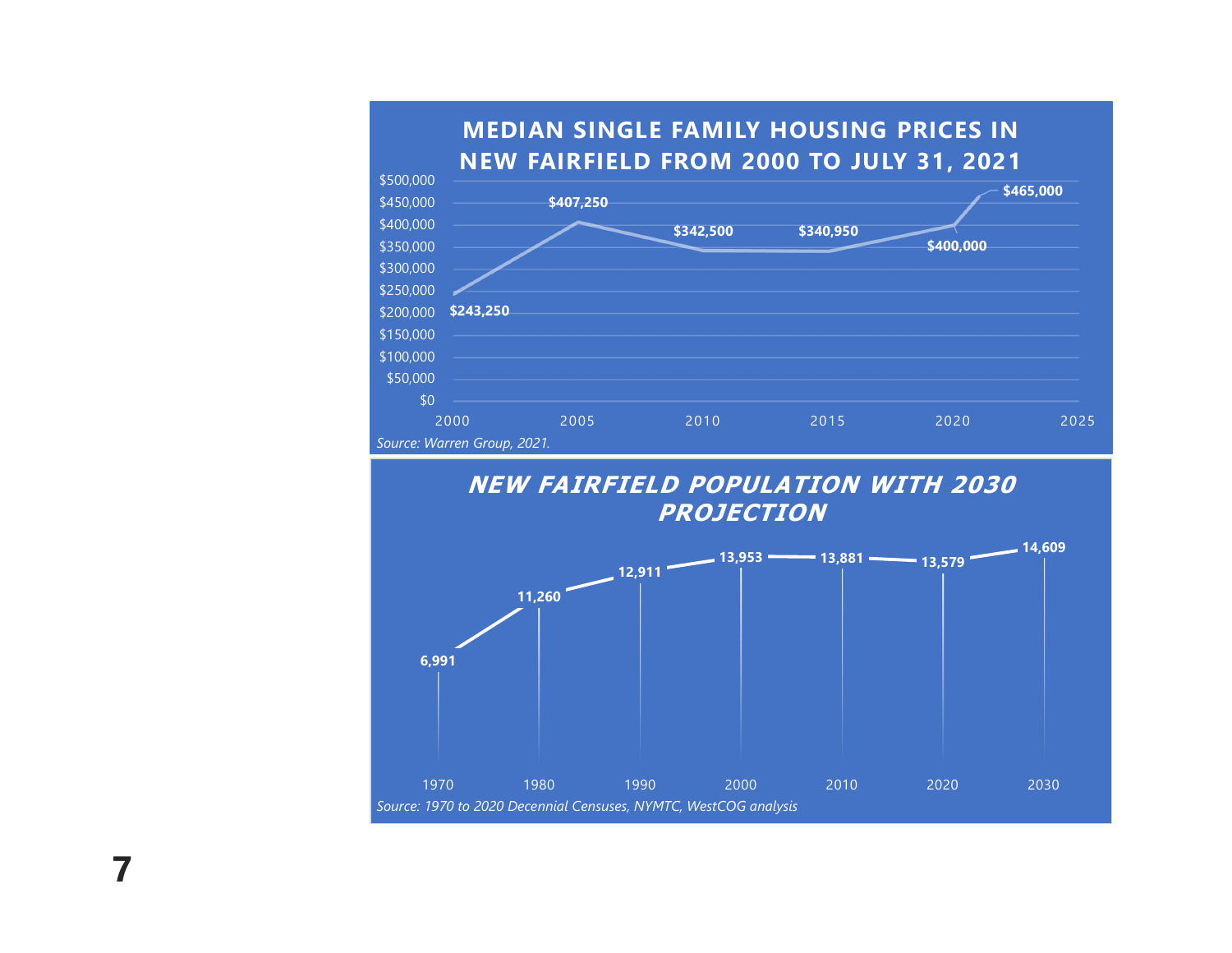# Housing Needs

There are 1,347 or 27.1% cost burdened households in New Fairfield (shown in red below), according to the 2015-2019 American Community Survey. 55.5% of renters are cost burdened, while only 25.1% of owners are cost burdened.

| <b>MONTHLY HOUSING COSTS AS A</b><br>PERCENTAGE OF HOUSEHOLD<br><b>INCOME IN THE PAST 12 MONTHS</b> | <b>Occupied</b><br>housing<br>units | %     | Owner-<br>occupied<br>housing units | %     | <b>Renter-</b><br>occupied<br>housing units | %     |
|-----------------------------------------------------------------------------------------------------|-------------------------------------|-------|-------------------------------------|-------|---------------------------------------------|-------|
| <b>Less than \$20,000</b>                                                                           | 161                                 | 3.2%  | 111                                 | 2.4%  | 50                                          | 15.2% |
| Less than 20 percent                                                                                | $\Omega$                            | 0.0%  | $\Omega$                            | 0.0%  | 0                                           | 0.0%  |
| 20 to 29 percent                                                                                    | $\overline{0}$                      | 0.0%  | $\overline{0}$                      | 0.0%  | 0                                           | 0.0%  |
| <b>30 percent or more</b>                                                                           | 161                                 | 3.2%  | 111                                 | 2.4%  | 50                                          | 15.2% |
| \$20,000 to \$34,999                                                                                | 358                                 | 7.2%  | 326                                 | 7.0%  | 32                                          | 9.7%  |
| Less than 20 percent                                                                                | $\Omega$                            | 0.0%  | 0                                   | 0.0%  | 0                                           | 0.0%  |
| 20 to 29 percent                                                                                    | 99                                  | 2.0%  | 99                                  | 2.1%  | $\mathbf 0$                                 | 0.0%  |
| <b>30 percent or more</b>                                                                           | 259                                 | 5.2%  | 227                                 | 4.9%  | 32                                          | 9.7%  |
| \$35,000 to \$49,999                                                                                | 241                                 | 4.8%  | 217                                 | 4.7%  | 24                                          | 7.3%  |
| Less than 20 percent                                                                                | 41                                  | 0.8%  | 41                                  | 0.9%  | 0                                           | 0.0%  |
| 20 to 29 percent                                                                                    | 43                                  | 0.9%  | 34                                  | 0.7%  | 9                                           | 2.7%  |
| <b>30 percent or more</b>                                                                           | 157                                 | 3.2%  | 142                                 | 3.1%  | 15                                          | 4.5%  |
| \$50,000 to \$74,999                                                                                | 735                                 | 14.8% | 638                                 | 13.7% | 97                                          | 29.4% |
| Less than 20 percent                                                                                | 170                                 | 3.4%  | 170                                 | 3.7%  | $\mathbf 0$                                 | 0.0%  |
| 20 to 29 percent                                                                                    | 178                                 | 3.6%  | 132                                 | 2.8%  | 46                                          | 13.9% |
| <b>30 percent or more</b>                                                                           | 387                                 | 7.8%  | 336                                 | 7.2%  | 51                                          | 15.5% |
| \$75,000 or more                                                                                    | 3,435                               | 69.1% | 3,330                               | 71.8% | 105                                         | 31.8% |
| Less than 20 percent                                                                                | 1,789                               | 36.0% | 1,755                               | 37.8% | 34                                          | 10.3% |
| 20 to 29 percent                                                                                    | 1,263                               | 25.4% | 1,227                               | 26.4% | 36                                          | 10.9% |
| <b>30 percent or more</b>                                                                           | 383                                 | 7.7%  | 348                                 | 7.5%  | 35                                          | 10.6% |
| Zero or negative income                                                                             | 19                                  | 0.4%  | 19                                  | 0.4%  | $\mathbf 0$                                 | 0.0%  |
| No cash rent                                                                                        | 22                                  | 0.4%  | (X)                                 | (X)   | 22                                          | 6.7%  |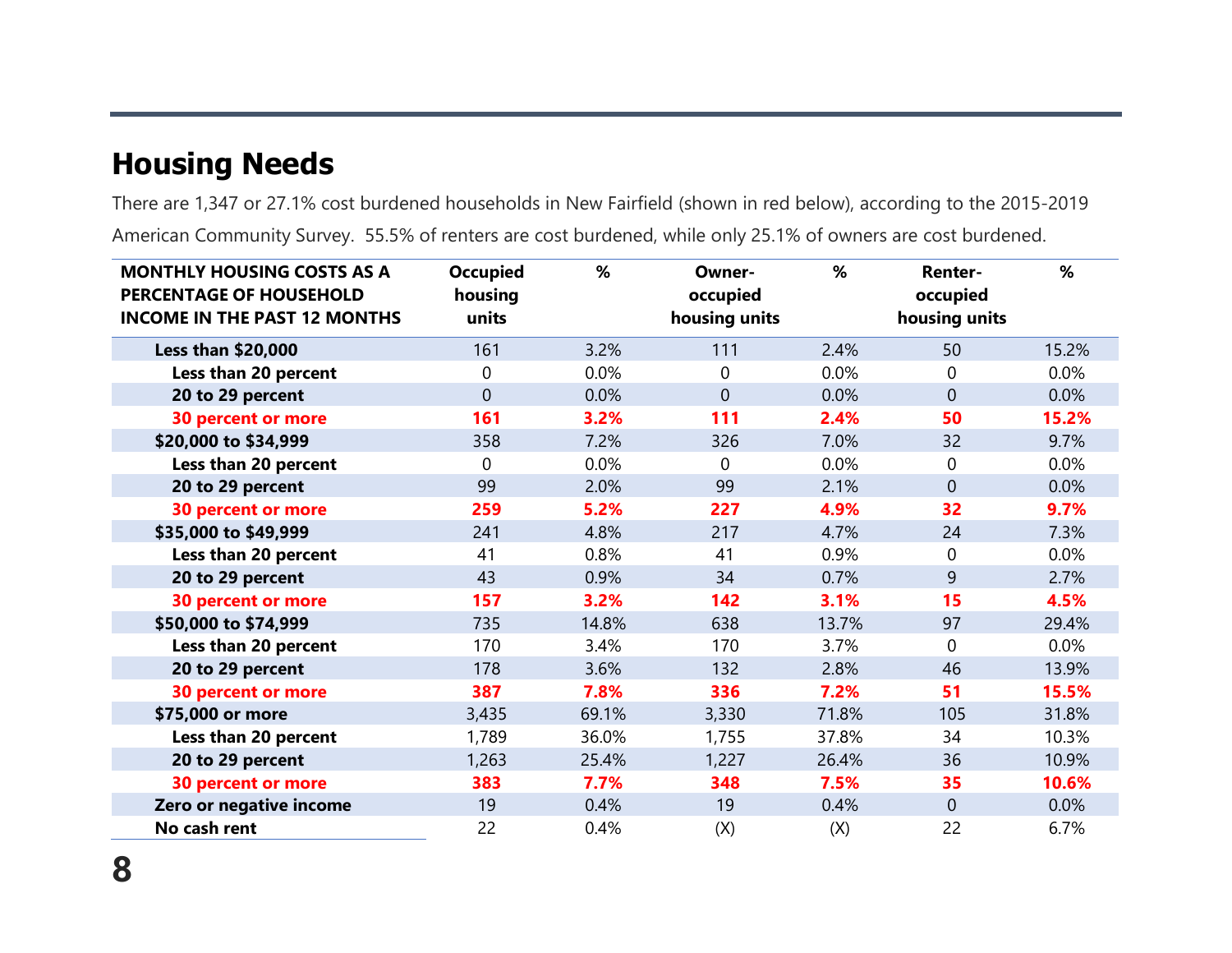There are various thresholds a household or individual needs to meet to qualify for affordable housing, depending on the program. For example, C.G.S. 8-30G (set-aside development program) is one of the least restrictive programs and requires prospective tenants to be low-income (i.e., make 80 percent or less of the state median income) and be cost-burdened. There were 964 households as of 2019 in New Fairfield that meet these criteria – accounting for 17 percent of households in need of affordable housing. This indicates that the need for affordable housing exceeds the statutory requirements of 559 units.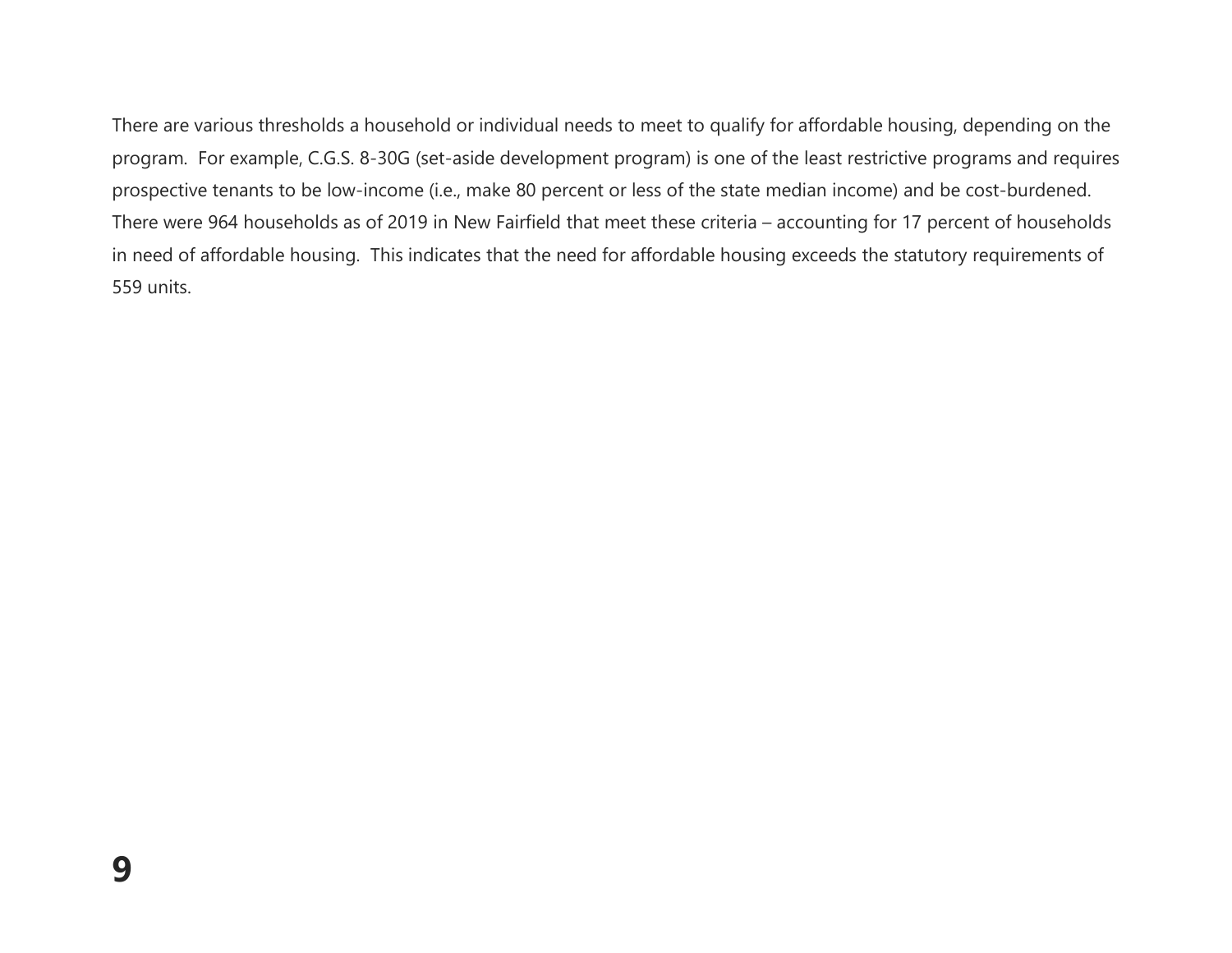# **Discussion**

The New Fairfield Housing Trust was established in the mid-teens with the goal of providing affordable housing in New Fairfield. A project the Trust proposed on town-owned land did not come to fruition because of neighborhood opposition and questions about the environmental viability of the location. New Fairfield does not presently have a sewage system and relies entirely on septic systems. This limits options for location of housing developments of any size. Additionally, property in the center of town, where our POCD says affordable housing should be located, is in limited supply and privately owned.

### **Strategies**

The Board of Selectmen recognizes the need to take action now to remedy the unmet need for affordable housing. Because of our small size, we do not have a professional planner on town staff to help guide us on this need and are therefore picking up this effort later than desirable. And, we have a history of opposition to affordable housing that we will have to contend with.

Accordingly, we have recently established a Housing Opportunities Committee of seven members representing a crosssection of community interests (including the New Fairfield Housing Trust) and political affiliations to address the affordable housing issue. The Committee will make recommendations to the Planning and Zoning Commissions and the Board of Selectmen on steps to take to encourage the development of affordable housing. One possible approach is to start with small developments, including expanding the use of accessory apartments. We will also explore USDA and CHFA mortgage programs for single family homes that may be a good fit for New Fairfield.